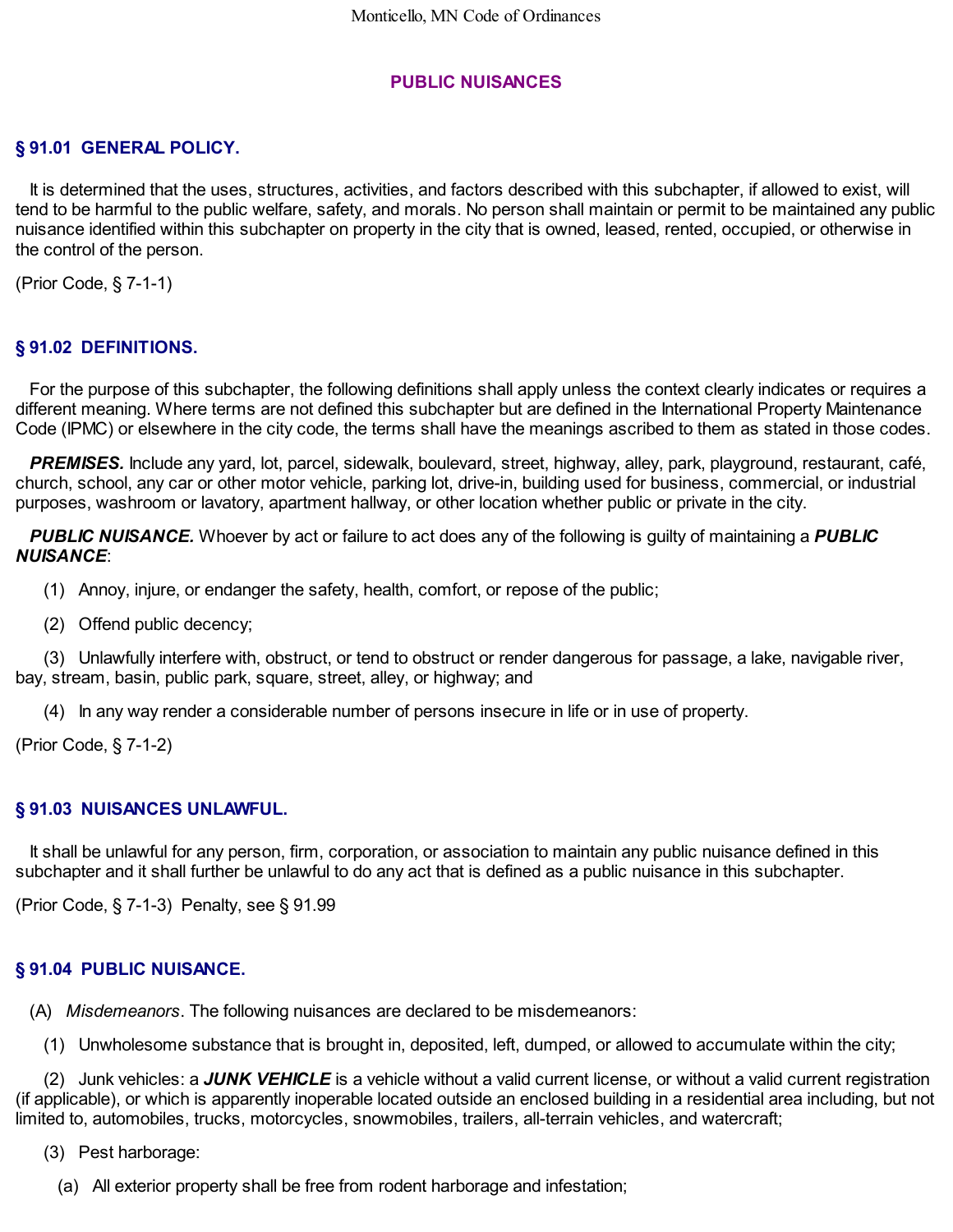(b) Boxes, lumber, scrap metal, and similar materials shall not be allowed to accumulate outside a structure in a manner that attracts an infestation of pests; and

(c) Materials permitted and approved for exterior storage shall be neatly stacked.

(4) Garbage and rubbish:

(a) All household garbage, offal, dead animals, animal and human waste, and waste materials;

(b) Accumulations of litter, glass, scrap materials (such as wood, metal, paper, and plastics), junk, combustible materials, stagnant water, plastic bags, or trash; and

(c) Accumulations of clothing and any other items not designed for outdoor storage.

(5) Non-trash items;

(a) Accumulations of wood pallets;

(b) Accumulations of vehicle parts or tires;

(c) All construction and building materials unless the materials are being used at the time in the construction of a building, in which case the construction must be permitted and on a continuous uninterrupted basis;

(d) All appliance or appliance parts;

(e) All indoor or upholstered furniture of a type of material which is deteriorated by exposure to outdoor elements; and

(f) All other non-trash items which:

- 1. Are of a type or quantity inconsistent with the normal and usual use;
- 2. Are of a type or quantity inconsistent with then intended use of the property; or
- 3. Are likely to obstruct or impede the necessary passage of fire or other emergency personnel.
- (6) Fertilizer and burial of waste:
	- (a) No person shall leave, deposit, or cause to be placed on any private ground any garbage; and

(b) Sewage, waste, debris, carcass, or other substance or matter which is offensive or unhealthy by decomposition unless the same be buried at least three feet under the surface of the ground; provided, that the use of manure and phosphorous fee fertilizer in the normal course for agriculture or horticulture is permitted.

(7) Engaging within the city in any trade or employment which is hurtful to the inhabitants or dangerous to the public health, or injurious to neighboring property, or from which obnoxious odors arise, or undue noise emanates, and specifically no person shall operate a dump or garbage dumping area or rendering plant except the specific activity be authorized by the issuance of a permit as hereinafter provided;

(8) Causing or permitting garbage, tin cans, or refuse to be thrown or scattered upon any street, alley, highway, parkway, boulevard, or real estate;

(9) Causing or permitting detached structures not requiring a building permit that do not conform to the following requirements:

- (a) All such detached structures shall be constructed of uniform building grade material;
- (b) All sides, roof, and floor shall be securely fastened to the interior frame of the detached structure;
- (c) All surfaces of the detached structures shall be stained, sealed, or painted;
- (d) Exterior metal surfaces shall be treated with materials designed to resist corrosion;

(e) Structures that do not have slab floors shall have a rodent barrier that extends eight inches under the surface of the ground along the perimeter of the outside wall of the structure;

(f) All the detached structures shall be permanently anchored to the ground;

(g) Storage sheds erected after the adoption of the zoning ordinance shall meet district setback requirements; and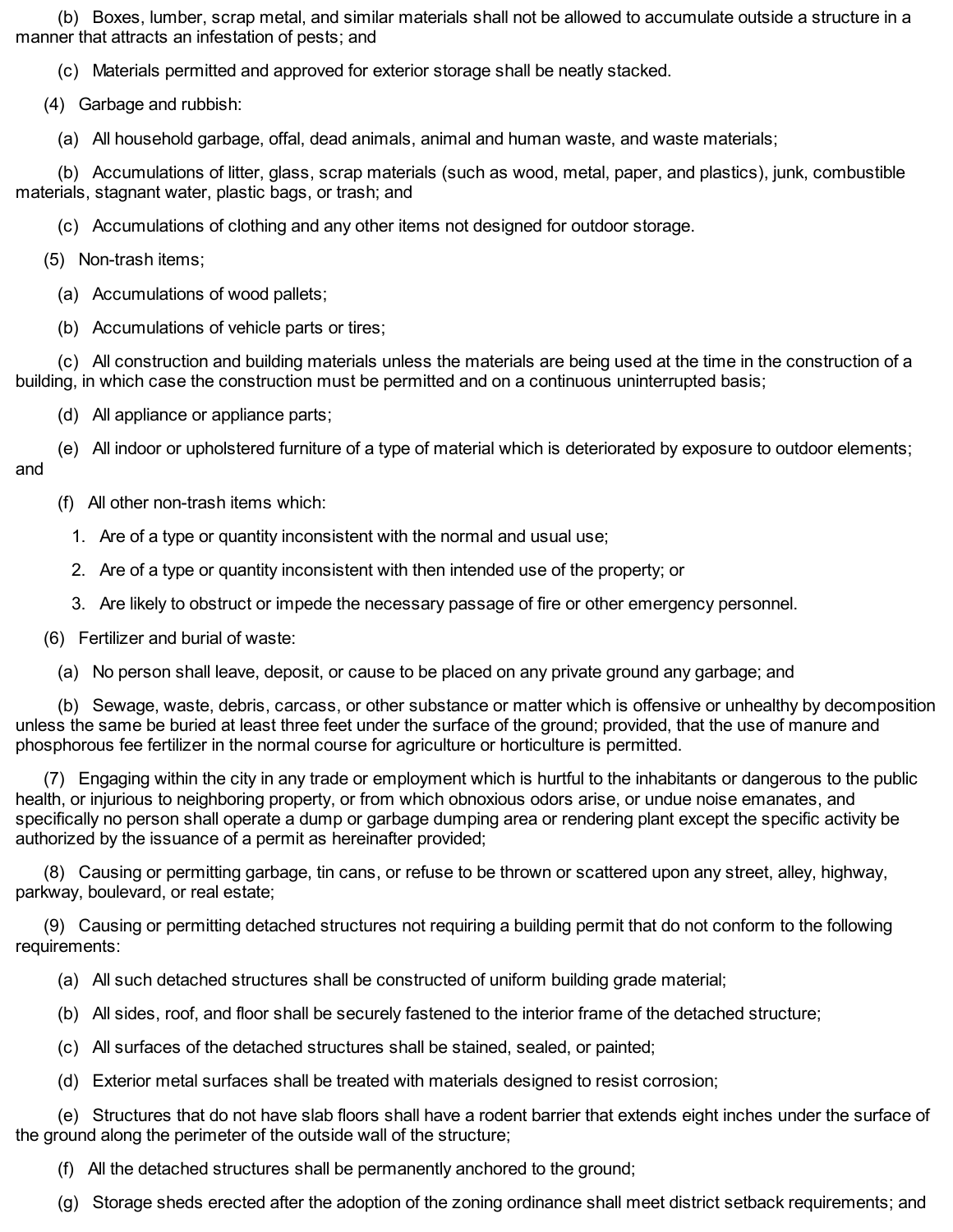(h) Detached structures shall be erected in the side or rear yard of any residence.

(10) Consumption of beer, wine, or liquor in public except as provided by law;

(11) Strewing, scattering, littering, throwing, or disposing of any garbage or refuse onto any premises except into receptacles provided for such purposes;

(12) Marking with ink, paint, chalk, or other substance, or posting handbills on, or in any other manner defacing or injuring any public or private building or place within the city, or marking, defacing, or injuring fences, trees, lawns, or fixtures appurtenant to or located on the site of the buildings, or posting handbills on the fences, trees, or fixtures, or place a sign anywhere on any site except as permitted by the owner thereof;

(13) Lingering about the doorway of any building, or sitting or lingering upon the steps, window sills, railing, fence, or parking area adjacent to any building in a manner as to obstruct or partially obstruct ingress to or egress from the building or in a manner to annoy the owner or occupant;

(14) Obstructing pedestrian or vehicular traffic or otherwise causing an obstruction or interference with premises or rendering any premise dangerous for passage except in cases of emergency;

(15) Failing or refusing to vacate or leave any premises after being requested or ordered, either orally, in writing, or by posted sign, to do so by the owner, agent, manager, or person in charge thereof, or by any law enforcement agent or official, and also the return at any time thereafter to any such premises after having been so requested or ordered to vacate or leave the premises;

(16) Maintaining nuisance vegetation as follows:

(a) In any area the existence of any noxious or poisonous vegetation such as poison ragweed or other poisonous plants, or any weed, grass, brush, or plants which are a fire hazard or otherwise detrimental to the health or appearance of the neighborhood;

(b) In any area within 100 feet of the nearest building, the existence of weeds or grass in excess of eight inches in height or any accumulation of dead weeds, grass, or brush; or

(c) In any area on an occupied lot, the existence of weeds or grass in excess of eight inches in height or any accumulation of dead weeds, grass, or brush.

(17) All other conditions or things that are likely to cause injury to the person or property of anyone; and

(18) Dense smoke, noxious fumes, gas, soot, or cinders in unreasonable quantities.

(B) *Petty misdemeanors*. The following nuisances are declared to be petty misdemeanors:

(1) Racing the motor of any motor vehicle so as to cause unnecessary and unreasonable noise;

(2) Causing, producing, or creating any unnecessary and unreasonable notice by shouting, mechanical means, the blowing of motor vehicle horns, or any similar noise;

(3) Improper or annoying use of spot lights onto persons or premises;

(4) Using profane, abusive, indecent, or threatening language in public; and

(5) Occupying a standing motor vehicle in an area generally reserved for parking or occupies a standing motor vehicle while the vehicle is double parked.

(Prior Code, § 7-1-4) (Ord. 602, passed 10-13-2014)

#### **§ 91.05 EXCEPTION.**

The provisions of this subchapter do not apply to the hauling or accumulation or spreading of manure for the purposes of agriculture provided the public health, safety, and welfare is not adversely affected thereby.

(Prior Code, § 7-1-5)

## **§ 91.06 ABATEMENT.**